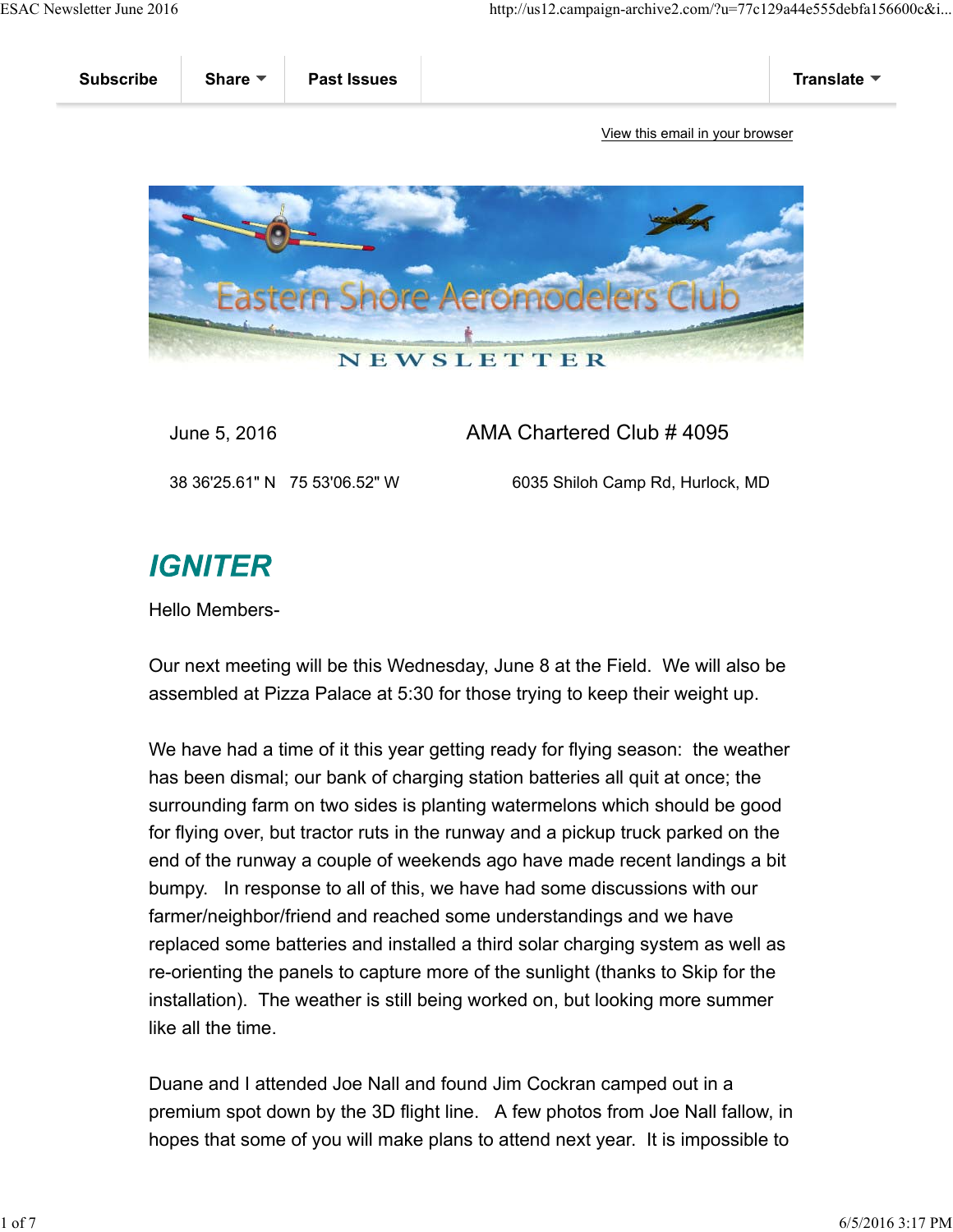the last club meeting, and I haven't heard a word about it, so that must mean that y'all had a great meeting without me. I know I had fun at Joe Nall. The Annual AMA Member meeting was just getting started when a severe weather event was threatened and everybody scrambled for cover. So we did not get to hear much from our top volunteer officials about the state of our hobby. We did have enough time to identify one big issue in our hobby- Legislation and Drones. In our society, we believe in a bunch of personal freedoms which are sometimes at odds with each other and at times create friction. My Dad used to say, "Son, you have the right to swing your arm right up to the point where your fist connects with my nose." It seems that arms and noses are in contact over drones worldwide. Some folks believe we should exclude drones from our hobby while the AMA has sought to include everything that a hobbyist flies and subject hobby pilots to some safety rules. In the political and legislative world, every cause needs a lobbyist and ours is the AMA. Without the AMA sitting at the table voicing our concerns, it would be too easy for legislators to solve the drone problem by shutting us all down. It is true that "one of those idiots" flying in the wrong place might ruin it for us all. Let us each think seriously about our own flying activities, and make sure we are not that idiot. And let us also attempt to invite others to our club where we can discuss and demonstrate safe flying - whether they join or not.

The club has a small supply of new club T-shirts available. We decided to purchase some event pins and Club T-shirts to use as prizes for this year's competitions - IMAC and Jim Coll. Members wishing to obtain one can come to IMAC on June 18-19 to get access while all sizes are available.

See you at the field,

Jack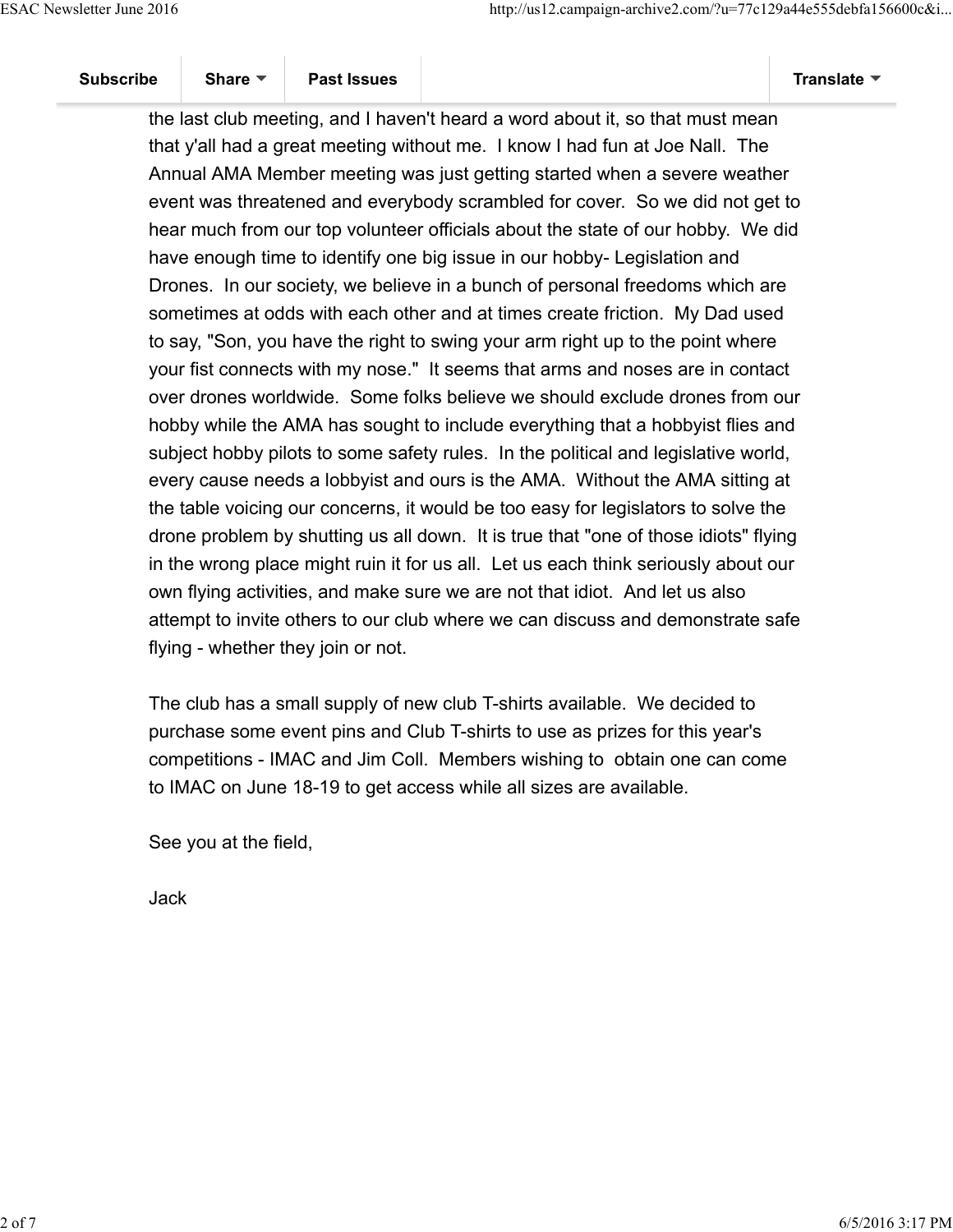



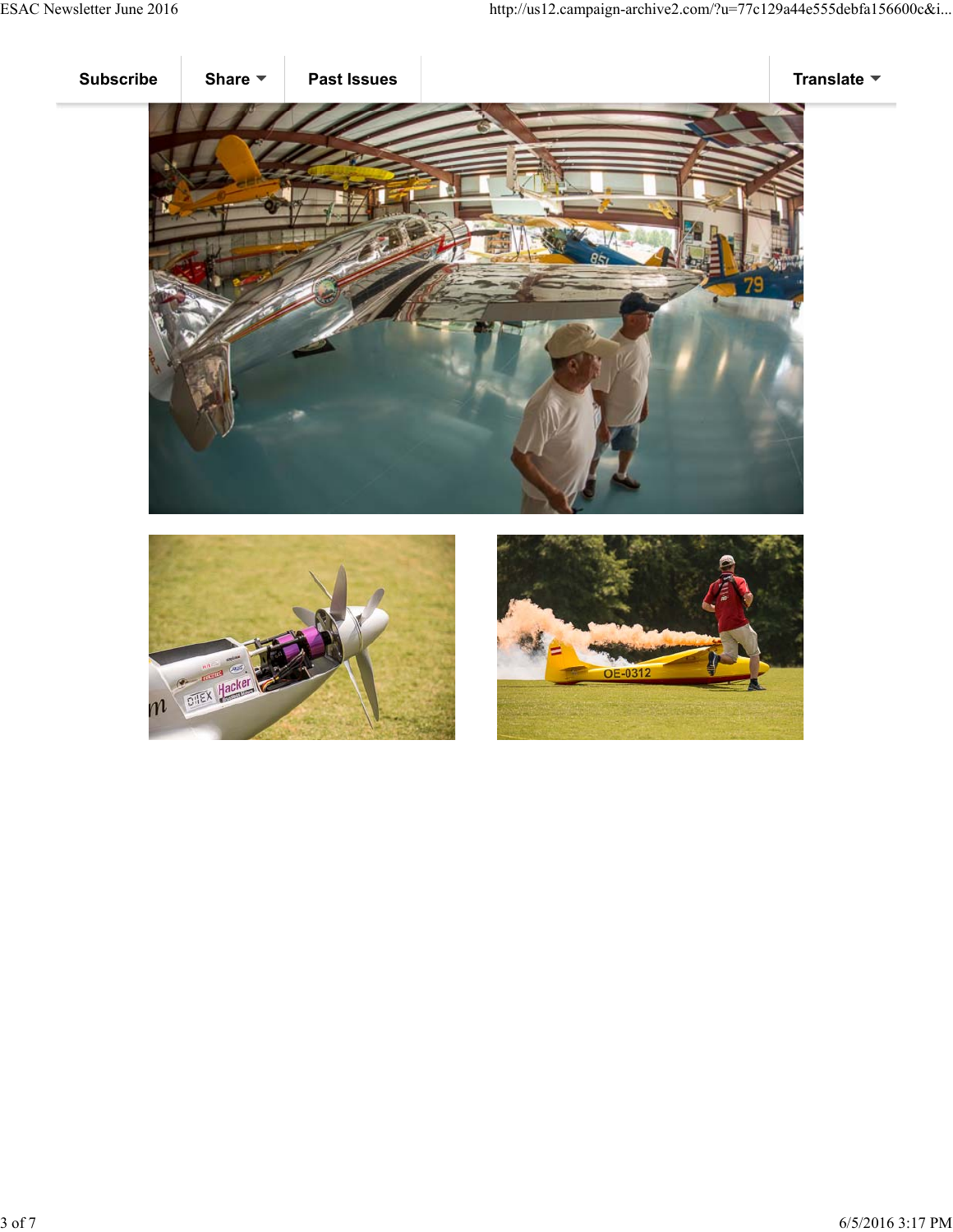









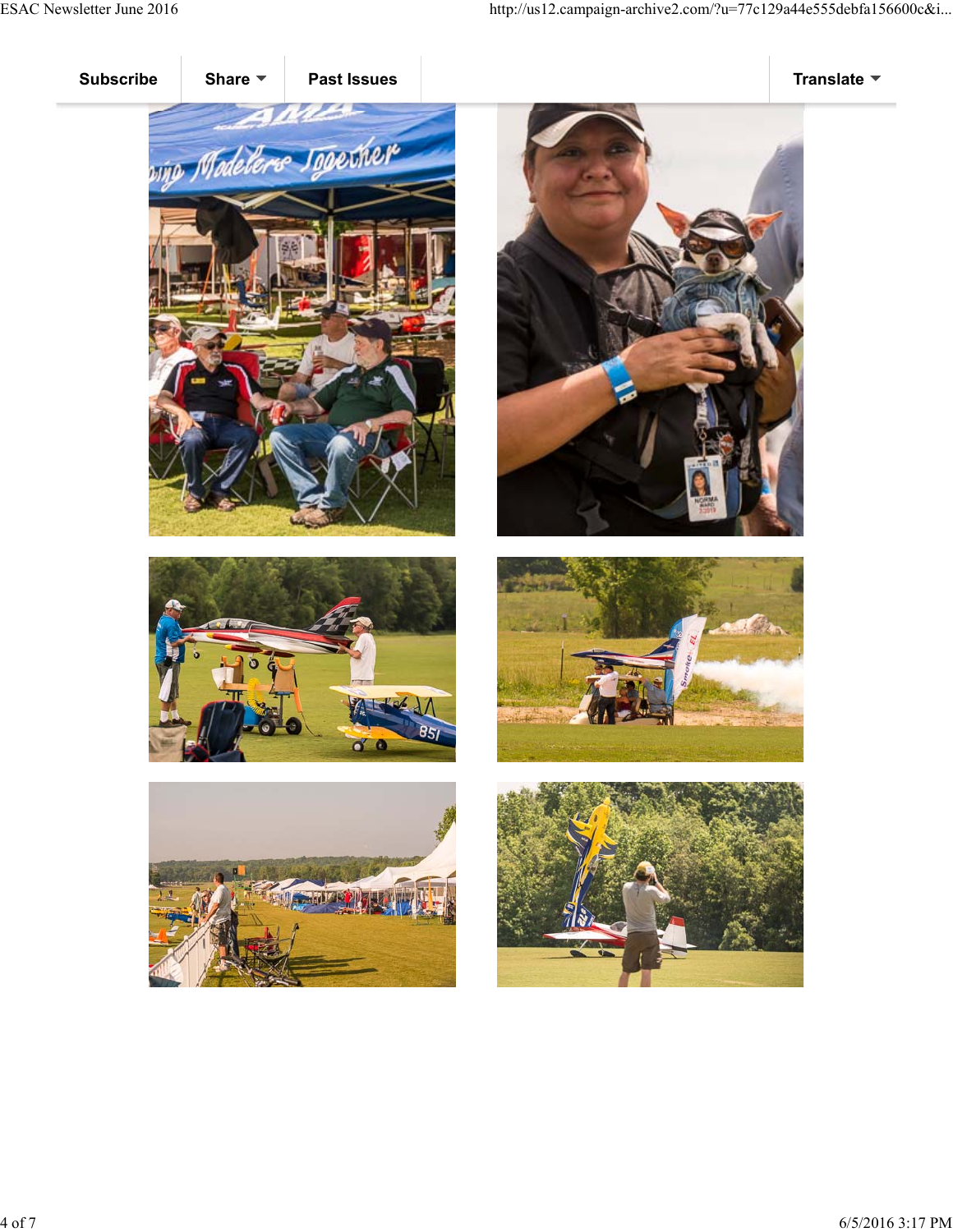





A Meeting was called to order on . . .

May 11, 2016 at the field at 7pm.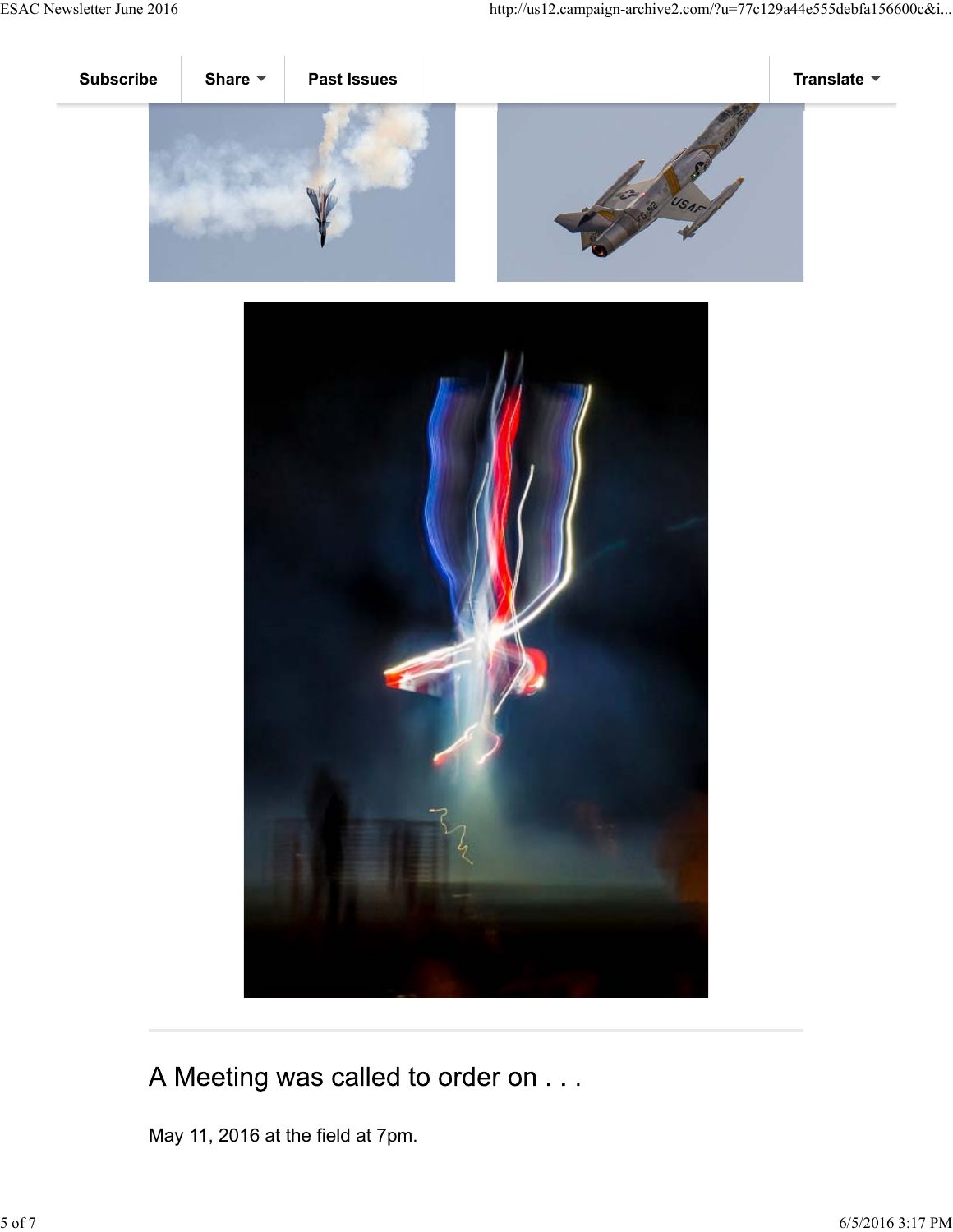I have no report from that meeting, so I will assume that members are thrilled with everything and approved the doubling of the club president's salary!

There being no further business, the meeting was called to a close.

- June 8 -- 7pm -- Club Meeting -- AT THE FIELD
- June 18-19 -- IMAC Sanctioned Event
- July 13 -- 7 pm --Club Meeting at the Field
- August 10 -- 7pm --Club Meeting at the Field
- August 13-14 -- Jim Coll Memorial Stunt Contest
- August 20-21 -- IMAC **Competition**
- September 14 -- 7pm --Club Meeting at the Field-- Officer Nominations
- October 12 -- 7pm--Club Meeting -- AT THE TRAIN **STATION**
- November 9 -- 7pm --Club Meeting at the Train Station
- December 14 -- 7pm --Christmas Party Meeting

| <b>Support Our Local</b><br><b>Hobby Shops</b> | Happy Birthday to You      |                          |
|------------------------------------------------|----------------------------|--------------------------|
|                                                | <b>Bonnie Fueller -6/8</b> |                          |
| <b>Hobby Stop</b>                              | Skip Messick -6/28         | Links                    |
| 22762 Sussex Hwy<br>Seaford, DE                | <b>Clayton Troutman</b>    | <b>AMA Website</b>       |
| 302-629-3944                                   | $-6/21$                    | <b>AMA - District IV</b> |